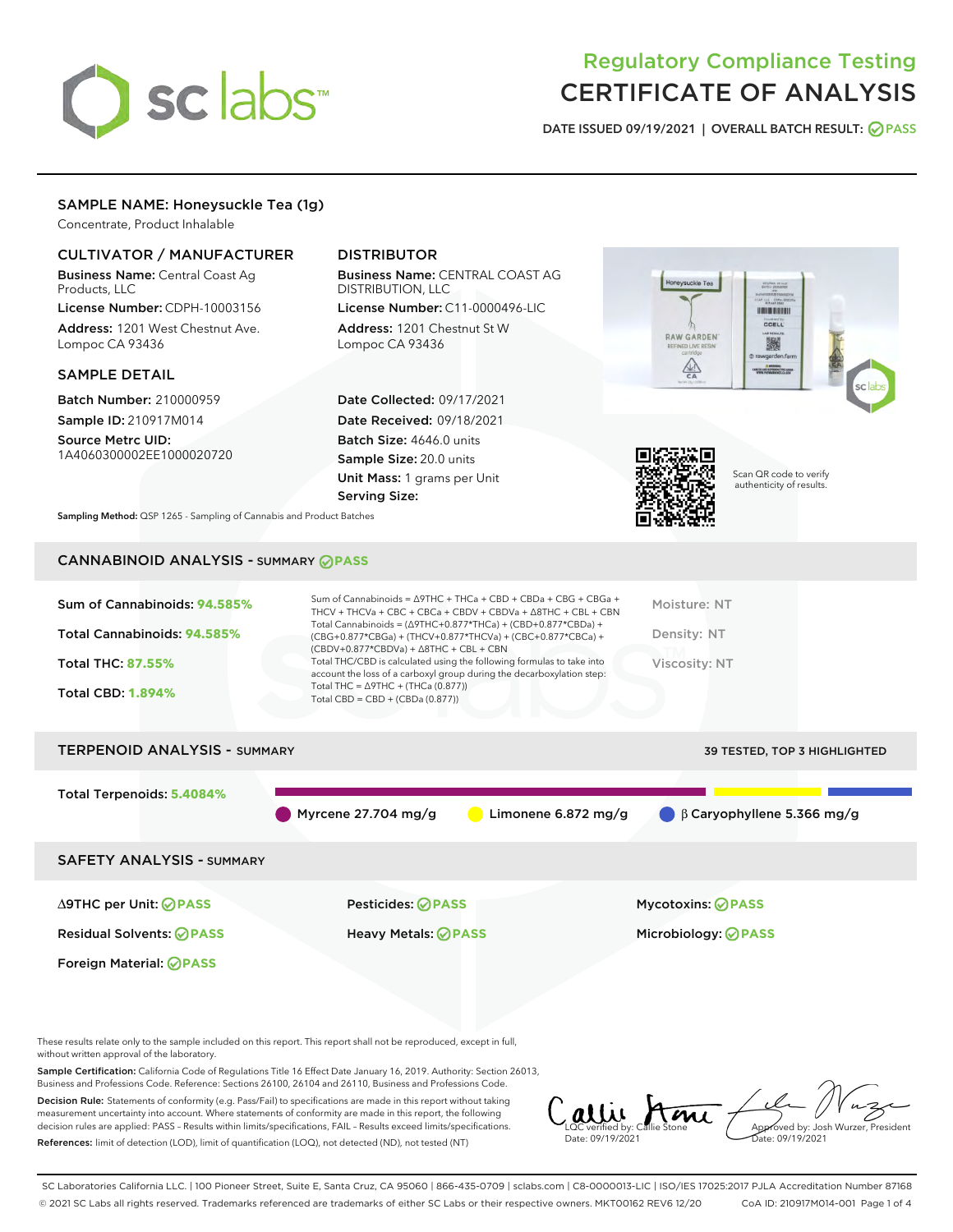



HONEYSUCKLE TEA (1G) | DATE ISSUED 09/19/2021 | OVERALL BATCH RESULT: **O PASS** 

#### CANNABINOID TEST RESULTS - 09/19/2021 2 PASS

Tested by high-performance liquid chromatography with diode-array detection (HPLC-DAD). **Method:** QSP 1157 - Analysis of Cannabinoids by HPLC-DAD

#### TOTAL CANNABINOIDS: **94.585%**

Total Cannabinoids (Total THC) + (Total CBD) + (Total CBG) + (Total THCV) + (Total CBC) + (Total CBDV) + ∆8THC + CBL + CBN

TOTAL THC: **87.55%** Total THC (∆9THC+0.877\*THCa)

TOTAL CBD: **1.894%**

Total CBD (CBD+0.877\*CBDa)

TOTAL CBG: 4.021% Total CBG (CBG+0.877\*CBGa)

TOTAL THCV: 0.66% Total THCV (THCV+0.877\*THCVa)

TOTAL CBC: ND Total CBC (CBC+0.877\*CBCa)

TOTAL CBDV: ND Total CBDV (CBDV+0.877\*CBDVa)

| <b>COMPOUND</b>  | LOD/LOQ<br>(mg/g)          | <b>MEASUREMENT</b><br><b>UNCERTAINTY</b><br>(mg/g) | <b>RESULT</b><br>(mg/g) | <b>RESULT</b><br>(%) |
|------------------|----------------------------|----------------------------------------------------|-------------------------|----------------------|
| <b>A9THC</b>     | 0.06 / 0.26                | ±30.117                                            | 875.50                  | 87.550               |
| <b>CBG</b>       | 0.06/0.19                  | ±1.584                                             | 40.21                   | 4.021                |
| <b>CBD</b>       | 0.07/0.29                  | ±0.877                                             | 18.94                   | 1.894                |
| <b>THCV</b>      | 0.1/0.2                    | ±0.33                                              | 6.6                     | 0.66                 |
| $\triangle$ 8THC | 0.1/0.4                    | ±0.22                                              | 2.8                     | 0.28                 |
| <b>CBN</b>       | 0.1 / 0.3                  | ±0.12                                              | 1.8                     | 0.18                 |
| <b>THCa</b>      | 0.05/0.14                  | N/A                                                | <b>ND</b>               | <b>ND</b>            |
| <b>THCVa</b>     | 0.07/0.20                  | N/A                                                | <b>ND</b>               | <b>ND</b>            |
| <b>CBDa</b>      | 0.02/0.19                  | N/A                                                | <b>ND</b>               | <b>ND</b>            |
| <b>CBDV</b>      | 0.04 / 0.15                | N/A                                                | <b>ND</b>               | <b>ND</b>            |
| <b>CBDVa</b>     | 0.03/0.53                  | N/A                                                | <b>ND</b>               | <b>ND</b>            |
| <b>CBGa</b>      | 0.1/0.2                    | N/A                                                | <b>ND</b>               | <b>ND</b>            |
| <b>CBL</b>       | 0.06 / 0.24                | N/A                                                | <b>ND</b>               | <b>ND</b>            |
| <b>CBC</b>       | 0.2 / 0.5                  | N/A                                                | <b>ND</b>               | <b>ND</b>            |
| <b>CBCa</b>      | 0.07/0.28                  | N/A                                                | <b>ND</b>               | <b>ND</b>            |
|                  | <b>SUM OF CANNABINOIDS</b> |                                                    | 945.85 mg/g             | 94.585%              |

#### **UNIT MASS: 1 grams per Unit**

| ∆9THC per Unit                                                                            | 1120 per-package limit | 875.50 mg/unit<br><b>PASS</b> |  |  |  |
|-------------------------------------------------------------------------------------------|------------------------|-------------------------------|--|--|--|
| <b>Total THC per Unit</b>                                                                 |                        | 875.50 mg/unit                |  |  |  |
| <b>CBD per Unit</b>                                                                       |                        | $18.94$ mg/unit               |  |  |  |
| <b>Total CBD per Unit</b>                                                                 |                        | 18.94 mg/unit                 |  |  |  |
| Sum of Cannabinoids<br>per Unit                                                           |                        | 945.85 mg/unit                |  |  |  |
| <b>Total Cannabinoids</b><br>per Unit                                                     |                        | 945.85 mg/unit                |  |  |  |
| <b>MOISTURE TEST RESULT</b><br><b>DENSITY TEST RESULT</b><br><b>VISCOSITY TEST RESULT</b> |                        |                               |  |  |  |

Not Tested

Not Tested

Not Tested

#### TERPENOID TEST RESULTS - 09/19/2021

Terpene analysis utilizing gas chromatography-flame ionization detection (GC-FID). **Method:** QSP 1192 - Analysis of Terpenoids by GC-FID

| <b>COMPOUND</b>          | LOD/LOQ<br>(mg/g) | <b>MEASUREMENT</b><br><b>UNCERTAINTY</b><br>(mg/g) | <b>RESULT</b><br>(mg/g)                         | <b>RESULT</b><br>(%) |
|--------------------------|-------------------|----------------------------------------------------|-------------------------------------------------|----------------------|
| <b>Myrcene</b>           | 0.008 / 0.025     | ±0.3574                                            | 27.704                                          | 2.7704               |
| Limonene                 | 0.005 / 0.016     | ±0.0983                                            | 6.872                                           | 0.6872               |
| $\beta$ Caryophyllene    | 0.004 / 0.012     | ±0.1910                                            | 5.366                                           | 0.5366               |
| Ocimene                  | 0.011 / 0.038     | ±0.1224                                            | 3.813                                           | 0.3813               |
| $\alpha$ Pinene          | 0.005 / 0.017     | ±0.0241                                            | 2.801                                           | 0.2801               |
| $\beta$ Pinene           | 0.004 / 0.014     | ±0.0191                                            | 1.658                                           | 0.1658               |
| Linalool                 | 0.009 / 0.032     | ±0.0597                                            | 1.572                                           | 0.1572               |
| $\alpha$ Humulene        | 0.009/0.029       | ±0.0487                                            | 1.517                                           | 0.1517               |
| $trans-\beta$ -Farnesene | 0.008 / 0.025     | ±0.0214                                            | 0.603                                           | 0.0603               |
| Fenchol                  | 0.010 / 0.034     | ±0.0202                                            | 0.523                                           | 0.0523               |
| <b>Terpineol</b>         | 0.016 / 0.055     | ±0.0287                                            | 0.468                                           | 0.0468               |
| Citronellol              | 0.003 / 0.010     | ±0.0102                                            | 0.208                                           | 0.0208               |
| Terpinolene              | 0.008 / 0.026     | ±0.0040                                            | 0.197                                           | 0.0197               |
| Guaiol                   | 0.009 / 0.030     | ±0.0090                                            | 0.190                                           | 0.0190               |
| Camphene                 | 0.005 / 0.015     | ±0.0018                                            | 0.158                                           | 0.0158               |
| <b>Borneol</b>           | 0.005 / 0.016     | ±0.0058                                            | 0.137                                           | 0.0137               |
| Nerolidol                | 0.009 / 0.028     | ±0.0067                                            | 0.106                                           | 0.0106               |
| $\alpha$ Bisabolol       | 0.008 / 0.026     | ±0.0043                                            | 0.081                                           | 0.0081               |
| Fenchone                 | 0.009 / 0.028     | ±0.0012                                            | 0.041                                           | 0.0041               |
| Geraniol                 | 0.002 / 0.007     | ±0.0011                                            | 0.026                                           | 0.0026               |
| $\gamma$ Terpinene       | 0.006 / 0.018     | ±0.0004                                            | 0.023                                           | 0.0023               |
| Nerol                    | 0.003 / 0.011     | ±0.0009                                            | 0.020                                           | 0.0020               |
| $\alpha$ Phellandrene    | 0.006 / 0.020     | N/A                                                | <loq< th=""><th><loq< th=""></loq<></th></loq<> | <loq< th=""></loq<>  |
| $\alpha$ Terpinene       | 0.005 / 0.017     | N/A                                                | <loq< th=""><th><loq< th=""></loq<></th></loq<> | <loq< th=""></loq<>  |
| Eucalyptol               | 0.006 / 0.018     | N/A                                                | <loq< th=""><th><loq< th=""></loq<></th></loq<> | <loq< th=""></loq<>  |
| Sabinene Hydrate         | 0.006 / 0.022     | N/A                                                | <loq< th=""><th><loq< th=""></loq<></th></loq<> | <loq< th=""></loq<>  |
| Caryophyllene<br>Oxide   | 0.010 / 0.033     | N/A                                                | <loq< th=""><th><loq< th=""></loq<></th></loq<> | <loq< th=""></loq<>  |
| Sabinene                 | 0.004 / 0.014     | N/A                                                | ND                                              | <b>ND</b>            |
| 3 Carene                 | 0.005 / 0.018     | N/A                                                | ND                                              | ND                   |
| p-Cymene                 | 0.005 / 0.016     | N/A                                                | ND                                              | <b>ND</b>            |
| (-)-Isopulegol           | 0.005 / 0.016     | N/A                                                | ND                                              | <b>ND</b>            |
| Camphor                  | 0.006 / 0.019     | N/A                                                | ND                                              | ND                   |
| Isoborneol               | 0.004 / 0.012     | N/A                                                | <b>ND</b>                                       | <b>ND</b>            |
| Menthol                  | 0.008 / 0.025     | N/A                                                | <b>ND</b>                                       | <b>ND</b>            |
| R-(+)-Pulegone           | 0.003 / 0.011     | N/A                                                | ND                                              | ND                   |
| <b>Geranyl Acetate</b>   | 0.004 / 0.014     | N/A                                                | ND                                              | <b>ND</b>            |
| $\alpha$ Cedrene         | 0.005 / 0.016     | N/A                                                | <b>ND</b>                                       | ND                   |
| Valencene                | 0.009 / 0.030     | N/A                                                | ND                                              | ND                   |
| Cedrol                   | 0.008 / 0.027     | N/A                                                | <b>ND</b>                                       | ND                   |
| <b>TOTAL TERPENOIDS</b>  |                   |                                                    | 54.084 mg/g                                     | 5.4084%              |

SC Laboratories California LLC. | 100 Pioneer Street, Suite E, Santa Cruz, CA 95060 | 866-435-0709 | sclabs.com | C8-0000013-LIC | ISO/IES 17025:2017 PJLA Accreditation Number 87168 © 2021 SC Labs all rights reserved. Trademarks referenced are trademarks of either SC Labs or their respective owners. MKT00162 REV6 12/20 CoA ID: 210917M014-001 Page 2 of 4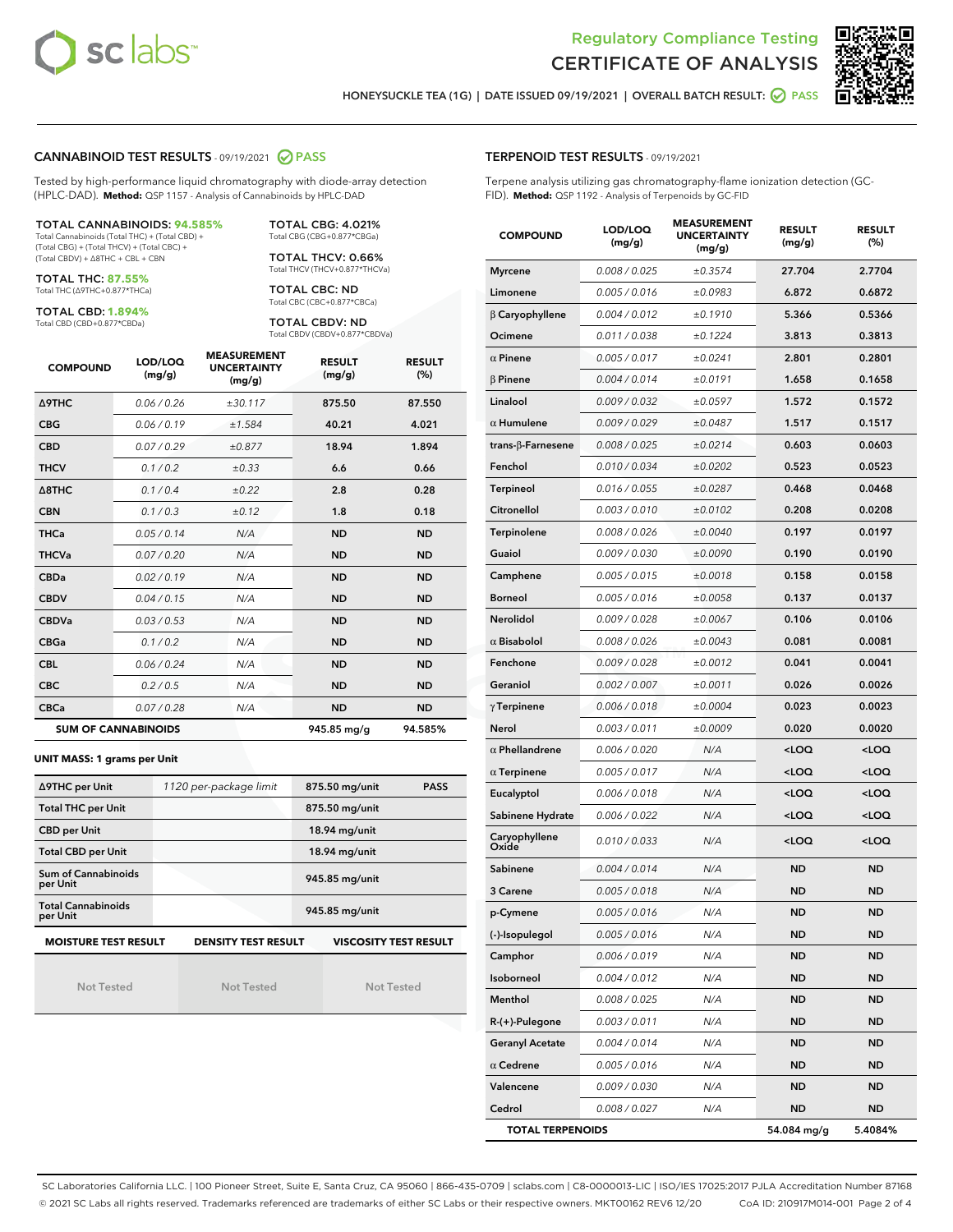



HONEYSUCKLE TEA (1G) | DATE ISSUED 09/19/2021 | OVERALL BATCH RESULT: @ PASS

## CATEGORY 1 PESTICIDE TEST RESULTS - 09/19/2021 @ PASS

Pesticide and plant growth regulator analysis utilizing high-performance liquid chromatography-mass spectrometry (HPLC-MS) or gas chromatography-mass spectrometry (GC-MS). \*GC-MS utilized where indicated. **Method:** QSP 1212 - Analysis of Pesticides and Mycotoxins by LC-MS or QSP 1213 - Analysis of Pesticides by GC-MS

| <b>COMPOUND</b>             | LOD/LOQ<br>$(\mu g/g)$ | <b>ACTION</b><br><b>LIMIT</b><br>$(\mu g/g)$ | <b>MEASUREMENT</b><br><b>UNCERTAINTY</b><br>$(\mu g/g)$ | <b>RESULT</b><br>$(\mu g/g)$ | <b>RESULT</b> |
|-----------------------------|------------------------|----------------------------------------------|---------------------------------------------------------|------------------------------|---------------|
| Aldicarb                    | 0.03/0.08              | $>$ LOD                                      | N/A                                                     | <b>ND</b>                    | <b>PASS</b>   |
| Carbofuran                  | 0.02 / 0.05            | $\ge$ LOD                                    | N/A                                                     | <b>ND</b>                    | <b>PASS</b>   |
| Chlordane*                  | 0.03/0.08              | $>$ LOD                                      | N/A                                                     | <b>ND</b>                    | <b>PASS</b>   |
| Chlorfenapyr*               | 0.03 / 0.10            | $\ge$ LOD                                    | N/A                                                     | <b>ND</b>                    | <b>PASS</b>   |
| Chlorpyrifos                | 0.02 / 0.06            | $\ge$ LOD                                    | N/A                                                     | <b>ND</b>                    | <b>PASS</b>   |
| Coumaphos                   | 0.02 / 0.07            | $\ge$ LOD                                    | N/A                                                     | <b>ND</b>                    | <b>PASS</b>   |
| Daminozide                  | 0.02 / 0.07            | $\ge$ LOD                                    | N/A                                                     | <b>ND</b>                    | <b>PASS</b>   |
| <b>DDVP</b><br>(Dichlorvos) | 0.03/0.09              | $\ge$ LOD                                    | N/A                                                     | <b>ND</b>                    | <b>PASS</b>   |
| <b>Dimethoate</b>           | 0.03/0.08              | $\ge$ LOD                                    | N/A                                                     | <b>ND</b>                    | <b>PASS</b>   |
| Ethoprop(hos)               | 0.03/0.10              | $\ge$ LOD                                    | N/A                                                     | <b>ND</b>                    | <b>PASS</b>   |
| Etofenprox                  | 0.02 / 0.06            | $\ge$ LOD                                    | N/A                                                     | <b>ND</b>                    | <b>PASS</b>   |
| Fenoxycarb                  | 0.03 / 0.08            | $\ge$ LOD                                    | N/A                                                     | <b>ND</b>                    | <b>PASS</b>   |
| Fipronil                    | 0.03/0.08              | $>$ LOD                                      | N/A                                                     | <b>ND</b>                    | <b>PASS</b>   |
| Imazalil                    | 0.02 / 0.06            | $\ge$ LOD                                    | N/A                                                     | <b>ND</b>                    | <b>PASS</b>   |
| Methiocarb                  | 0.02 / 0.07            | $\ge$ LOD                                    | N/A                                                     | <b>ND</b>                    | <b>PASS</b>   |
| Methyl<br>parathion         | 0.03/0.10              | $\ge$ LOD                                    | N/A                                                     | <b>ND</b>                    | <b>PASS</b>   |
| <b>Mevinphos</b>            | 0.03/0.09              | $\ge$ LOD                                    | N/A                                                     | <b>ND</b>                    | <b>PASS</b>   |
| Paclobutrazol               | 0.02 / 0.05            | $>$ LOD                                      | N/A                                                     | <b>ND</b>                    | <b>PASS</b>   |
| Propoxur                    | 0.03/0.09              | $\ge$ LOD                                    | N/A                                                     | <b>ND</b>                    | <b>PASS</b>   |
| Spiroxamine                 | 0.03 / 0.08            | $\ge$ LOD                                    | N/A                                                     | <b>ND</b>                    | <b>PASS</b>   |
| Thiacloprid                 | 0.03/0.10              | $\ge$ LOD                                    | N/A                                                     | <b>ND</b>                    | <b>PASS</b>   |
|                             |                        |                                              |                                                         |                              |               |

#### CATEGORY 2 PESTICIDE TEST RESULTS - 09/19/2021 @ PASS

| <b>COMPOUND</b>          | LOD/LOO<br>$(\mu g/g)$ | <b>ACTION</b><br>LIMIT<br>$(\mu g/g)$ | <b>MEASUREMENT</b><br><b>UNCERTAINTY</b><br>$(\mu g/g)$ | <b>RESULT</b><br>$(\mu g/g)$ | <b>RESULT</b> |
|--------------------------|------------------------|---------------------------------------|---------------------------------------------------------|------------------------------|---------------|
| Abamectin                | 0.03/0.10              | 0.1                                   | N/A                                                     | <b>ND</b>                    | <b>PASS</b>   |
| Acephate                 | 0.02/0.07              | 0.1                                   | N/A                                                     | <b>ND</b>                    | <b>PASS</b>   |
| Acequinocyl              | 0.02/0.07              | 0.1                                   | N/A                                                     | <b>ND</b>                    | <b>PASS</b>   |
| Acetamiprid              | 0.02/0.05              | 0.1                                   | N/A                                                     | <b>ND</b>                    | <b>PASS</b>   |
| Azoxystrobin             | 0.02/0.07              | 0.1                                   | N/A                                                     | <b>ND</b>                    | <b>PASS</b>   |
| <b>Bifenazate</b>        | 0.01/0.04              | 0.1                                   | N/A                                                     | <b>ND</b>                    | <b>PASS</b>   |
| <b>Bifenthrin</b>        | 0.02/0.05              | 3                                     | N/A                                                     | <b>ND</b>                    | <b>PASS</b>   |
| <b>Boscalid</b>          | 0.03/0.09              | 0.1                                   | N/A                                                     | <b>ND</b>                    | <b>PASS</b>   |
| Captan                   | 0.19/0.57              | 0.7                                   | N/A                                                     | <b>ND</b>                    | <b>PASS</b>   |
| Carbaryl                 | 0.02/0.06              | 0.5                                   | N/A                                                     | <b>ND</b>                    | <b>PASS</b>   |
| Chlorantranilip-<br>role | 0.04/0.12              | 10                                    | N/A                                                     | <b>ND</b>                    | <b>PASS</b>   |
| Clofentezine             | 0.03/0.09              | 0.1                                   | N/A                                                     | <b>ND</b>                    | <b>PASS</b>   |

| <b>COMPOUND</b>               | LOD/LOQ<br>(µg/g) | <b>ACTION</b><br><b>LIMIT</b><br>(µg/g) | <b>MEASUREMENT</b><br><b>UNCERTAINTY</b><br>$(\mu g/g)$ | <b>RESULT</b><br>(µg/g) | <b>RESULT</b> |
|-------------------------------|-------------------|-----------------------------------------|---------------------------------------------------------|-------------------------|---------------|
| Cyfluthrin                    | 0.12 / 0.38       | $\overline{c}$                          | N/A                                                     | <b>ND</b>               | <b>PASS</b>   |
| Cypermethrin                  | 0.11 / 0.32       | 1                                       | N/A                                                     | <b>ND</b>               | <b>PASS</b>   |
| <b>Diazinon</b>               | 0.02 / 0.05       | 0.1                                     | N/A                                                     | <b>ND</b>               | <b>PASS</b>   |
| Dimethomorph                  | 0.03 / 0.09       | 2                                       | N/A                                                     | <b>ND</b>               | <b>PASS</b>   |
| Etoxazole                     | 0.02 / 0.06       | 0.1                                     | N/A                                                     | <b>ND</b>               | <b>PASS</b>   |
| Fenhexamid                    | 0.03 / 0.09       | 0.1                                     | N/A                                                     | <b>ND</b>               | <b>PASS</b>   |
| Fenpyroximate                 | 0.02 / 0.06       | 0.1                                     | N/A                                                     | <b>ND</b>               | <b>PASS</b>   |
| Flonicamid                    | 0.03 / 0.10       | 0.1                                     | N/A                                                     | <b>ND</b>               | <b>PASS</b>   |
| Fludioxonil                   | 0.03 / 0.10       | 0.1                                     | N/A                                                     | <b>ND</b>               | <b>PASS</b>   |
| Hexythiazox                   | 0.02 / 0.07       | 0.1                                     | N/A                                                     | <b>ND</b>               | <b>PASS</b>   |
| Imidacloprid                  | 0.04 / 0.11       | 5                                       | N/A                                                     | <b>ND</b>               | <b>PASS</b>   |
| Kresoxim-methyl               | 0.02 / 0.07       | 0.1                                     | N/A                                                     | <b>ND</b>               | <b>PASS</b>   |
| Malathion                     | 0.03 / 0.09       | 0.5                                     | N/A                                                     | <b>ND</b>               | <b>PASS</b>   |
| Metalaxyl                     | 0.02 / 0.07       | $\overline{c}$                          | N/A                                                     | <b>ND</b>               | <b>PASS</b>   |
| Methomyl                      | 0.03 / 0.10       | $\mathcal{I}$                           | N/A                                                     | <b>ND</b>               | <b>PASS</b>   |
| Myclobutanil                  | 0.03 / 0.09       | 0.1                                     | N/A                                                     | <b>ND</b>               | <b>PASS</b>   |
| <b>Naled</b>                  | 0.02 / 0.07       | 0.1                                     | N/A                                                     | <b>ND</b>               | <b>PASS</b>   |
| Oxamyl                        | 0.04 / 0.11       | 0.5                                     | N/A                                                     | <b>ND</b>               | <b>PASS</b>   |
| Pentachloronitro-<br>benzene* | 0.03/0.09         | 0.1                                     | N/A                                                     | <b>ND</b>               | <b>PASS</b>   |
| Permethrin                    | 0.04 / 0.12       | 0.5                                     | N/A                                                     | <b>ND</b>               | <b>PASS</b>   |
| Phosmet                       | 0.03 / 0.10       | 0.1                                     | N/A                                                     | <b>ND</b>               | <b>PASS</b>   |
| Piperonylbu-<br>toxide        | 0.02 / 0.07       | 3                                       | N/A                                                     | <b>ND</b>               | <b>PASS</b>   |
| Prallethrin                   | 0.03 / 0.08       | 0.1                                     | N/A                                                     | <b>ND</b>               | <b>PASS</b>   |
| Propiconazole                 | 0.02 / 0.07       | 0.1                                     | N/A                                                     | <b>ND</b>               | <b>PASS</b>   |
| Pyrethrins                    | 0.04 / 0.12       | 0.5                                     | N/A                                                     | <b>ND</b>               | <b>PASS</b>   |
| Pyridaben                     | 0.02 / 0.07       | 0.1                                     | N/A                                                     | <b>ND</b>               | <b>PASS</b>   |
| Spinetoram                    | 0.02 / 0.07       | 0.1                                     | N/A                                                     | <b>ND</b>               | <b>PASS</b>   |
| Spinosad                      | 0.02 / 0.07       | 0.1                                     | N/A                                                     | <b>ND</b>               | <b>PASS</b>   |
| Spiromesifen                  | 0.02 / 0.05       | 0.1                                     | N/A                                                     | <b>ND</b>               | <b>PASS</b>   |
| Spirotetramat                 | 0.02 / 0.06       | 0.1                                     | N/A                                                     | ND                      | <b>PASS</b>   |
| Tebuconazole                  | 0.02 / 0.07       | 0.1                                     | N/A                                                     | <b>ND</b>               | <b>PASS</b>   |
| Thiamethoxam                  | 0.03 / 0.10       | 5                                       | N/A                                                     | <b>ND</b>               | <b>PASS</b>   |
| Trifloxystrobin               | 0.03 / 0.08       | 0.1                                     | N/A                                                     | <b>ND</b>               | <b>PASS</b>   |

SC Laboratories California LLC. | 100 Pioneer Street, Suite E, Santa Cruz, CA 95060 | 866-435-0709 | sclabs.com | C8-0000013-LIC | ISO/IES 17025:2017 PJLA Accreditation Number 87168 © 2021 SC Labs all rights reserved. Trademarks referenced are trademarks of either SC Labs or their respective owners. MKT00162 REV6 12/20 CoA ID: 210917M014-001 Page 3 of 4